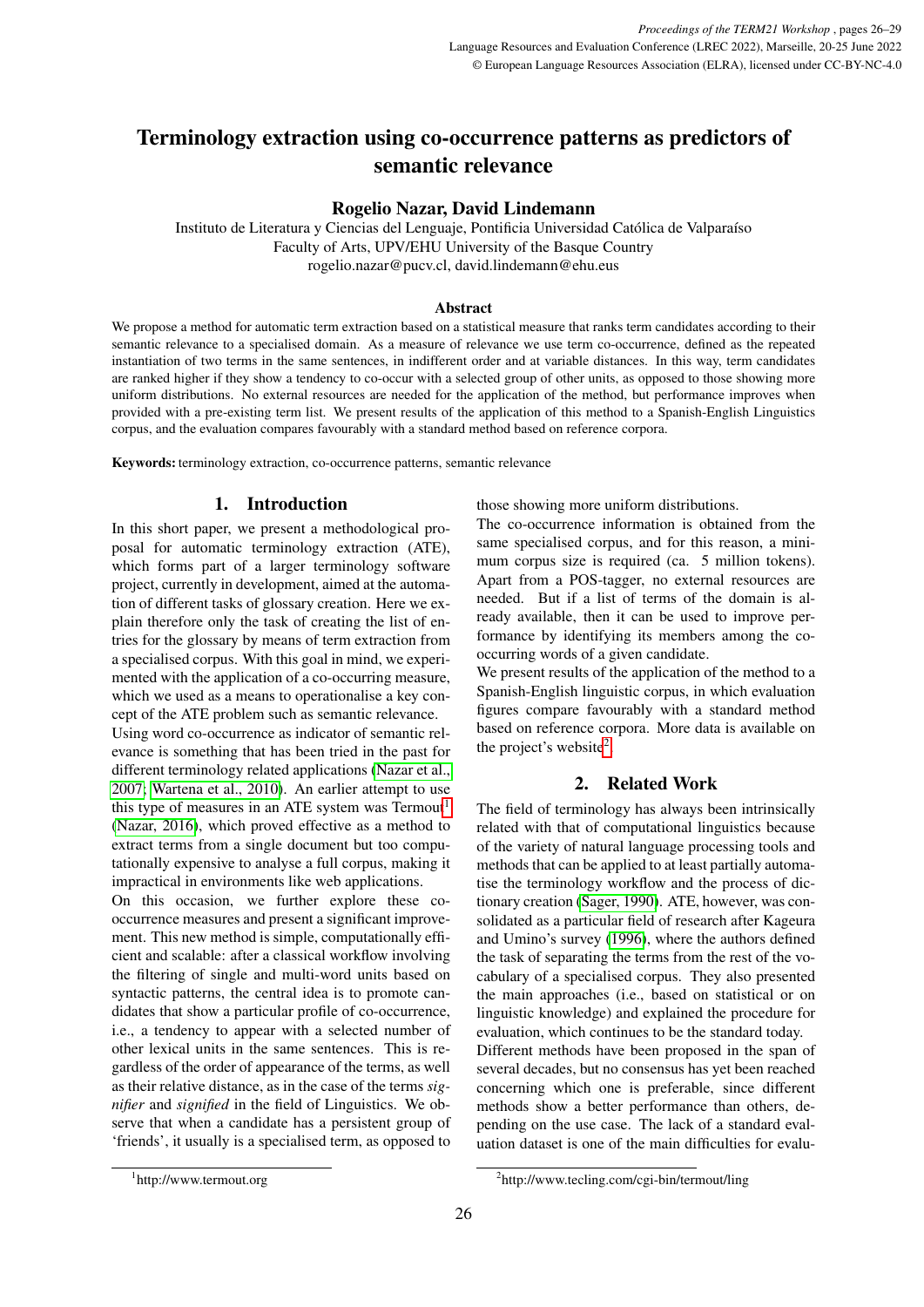ating ATE methods [\(Astrakhantsev, 2017;](#page-3-5) [Zhang et al.,](#page-3-6) [2017\)](#page-3-6).

Overall, certain tendencies can appreciated in the history of this field. Earlier methods began to explore statistics of term distribution. The work of Spärk-Jones [\(1972\)](#page-3-7) in Information Retrieval is often credited as a trailblazer in ATE, as she proposed an algorithm to promote term candidates that show concentrated frequency in fewer documents of a corpus. An earlier study by Juilland and Chang-Rodriguez [\(1964\)](#page-3-8) also deserves mention, as they too were looking at how lexical units are distributed in a corpus in order to separate terms from general vocabulary.

Later models, in the eighties and nineties, involved a greater degree of linguistic sophistication, with the application of morphosyntactic patterns for the correct segmentation of multiword units [\(Justeson and Katz,](#page-3-9) [1995\)](#page-3-9). They observed that multiword terms most often occur as certain types of noun phrases (e.g., noun, adjective-noun, noun-preposition-noun).

In parallel, with the rise of Corpus Linguistics in the British lexicographic tradition [\(Sinclair, 1991\)](#page-3-10), the concept of 'keyness' or 'keywordness' began to develop, according to which lexical units are weighted using large reference corpora of non-specialised discourse. Keywords are defined as those that occur relatively more often in the domain-specific target corpus than would be expected in comparison with a reference corpus that represent general or every-day language. Functions to extract keywords were then offered by classical corpus linguistics software such as Wordsmith Tools [\(Scott, 1997\)](#page-3-11) or AntConc [\(Anthony, 2005\)](#page-3-12). Later term extraction systems were also inspired by this approach, such as Termostat [\(Drouin, 2003\)](#page-3-13), and Sketch Engine [\(Kilgarriff et al., 2014\)](#page-3-14), and others using similar notions such as term 'weirdness' [\(Ahmad et al., 1994\)](#page-3-15). By the turn of the century, surveys show a progressive hybridisation of methodologies, involving both statistical and linguistic data (Cabré et al., 2001). More recently, however, a new tendency seems to be gaining ground, one that takes into account contextual features and distributional semantics. TerMine [\(Frantzi et al.,](#page-3-17) [2000\)](#page-3-17) is an earlier example of ATE method that uses some form of contextual features. Its 'C-/NC-value' combines statistical measures and distributional information. The common statistical measure is improved in the sense that it adjusts frequency values of single or multiword terms that also occur as part of longer multiword terms (C measure), while information about words that tend to appear next to term candidates is also taken into account (NC measure).

However, it is in more recent approaches where the semantic component is most evident. Some researchers are introducing semantic relatedness of term candidates as a measure in addition to a combination of methods based on statistics (frequencies) and linguistics (lexico-syntactic patterns, distributional information). For instance, 'KeyConceptsRelatedness' [\(Astrakhant-](#page-3-18) [sev, 2014\)](#page-3-18) is the semantic relatedness of candidates to already validated domain terms, where semantic relatedness is computed according to a word embedding model trained on Wikipedia text. Similar work relies on lexico-semantic knowledge represented in semantic networks and ontologies, as shown in the survey by Maynard et al. [\(2008\)](#page-3-19). In this line, Zhang et al. [\(2017\)](#page-3-6) propose a generic method for enhancing ATE results, using a small set of validated seed terms to compute the distributional similarity against term candidates.

Our present proposal can be considered similar to this later trend, as it uses co-occurrence to operationalise semantic relevance.

#### 3. Method

As usual in ATE projects, this method begins with the selection of a language and a domain of interest. As we were already embarked in a project to develop a large Spanish-English Linguistics glossary, we decided to test our method with a linguistics corpus. To this end, we used all the articles published in the last 25 years by *Revista Signos*<sup>[3](#page-1-0)</sup>, an open-access linguistics journal that accepts papers in both languages. This constitutes a corpus of 602 papers with a total of approximately 6.5 million tokens.

We developed a pipeline to download the papers and convert them from their original HTML format to plain text. As usual in some academic journals, the papers have bilingual titles, abstracts and keywords. They also often mix reference titles mainly in both of these languages. In this paper we set up the ATE task to be applied on monolingual corpora. At a later stage, we will exploit the fact that it is a pseudo-parallel corpus in order to align the extracted terms, but as we said, we leave those details for a future paper. For the present stage, we opted to separate the corpus in both languages and apply the method one language at a time. This separa-tion is done automatically with Linguini<sup>[4](#page-1-1)</sup>, a Perl script that detects the main language of every text in a corpus and then deletes any fragments in other languages found inside each text. This is relevant in our use case, since also the text bodies frequently contain e.g. quotes and examples in another language.

As is normal in this type of workflows, the next step in the pre-processing the corpus consists of the application of a POS-tagger. In our case, we used UD-Pipe (Straka and Straková, 2017) because of the quality of its lemmatisation and POS-tagging. It also offers full syntactic parsing, and some authors have suggested the use of this type of parsers in order to better segment multiword terminology [\(Judea et al., 2014\)](#page-3-21). However, we opted for a more conservative approach, and ignored the syntactic annotation. Instead, we defined a list of morphosyntactic patterns typical of multiword terminology, such as noun-noun or adjectivenoun (e.g., *corpus linguistics, specific language im-*

<span id="page-1-0"></span><sup>3</sup> http://www.revistasignos.cl

<span id="page-1-1"></span><sup>4</sup> http://www.tecling.com/linguini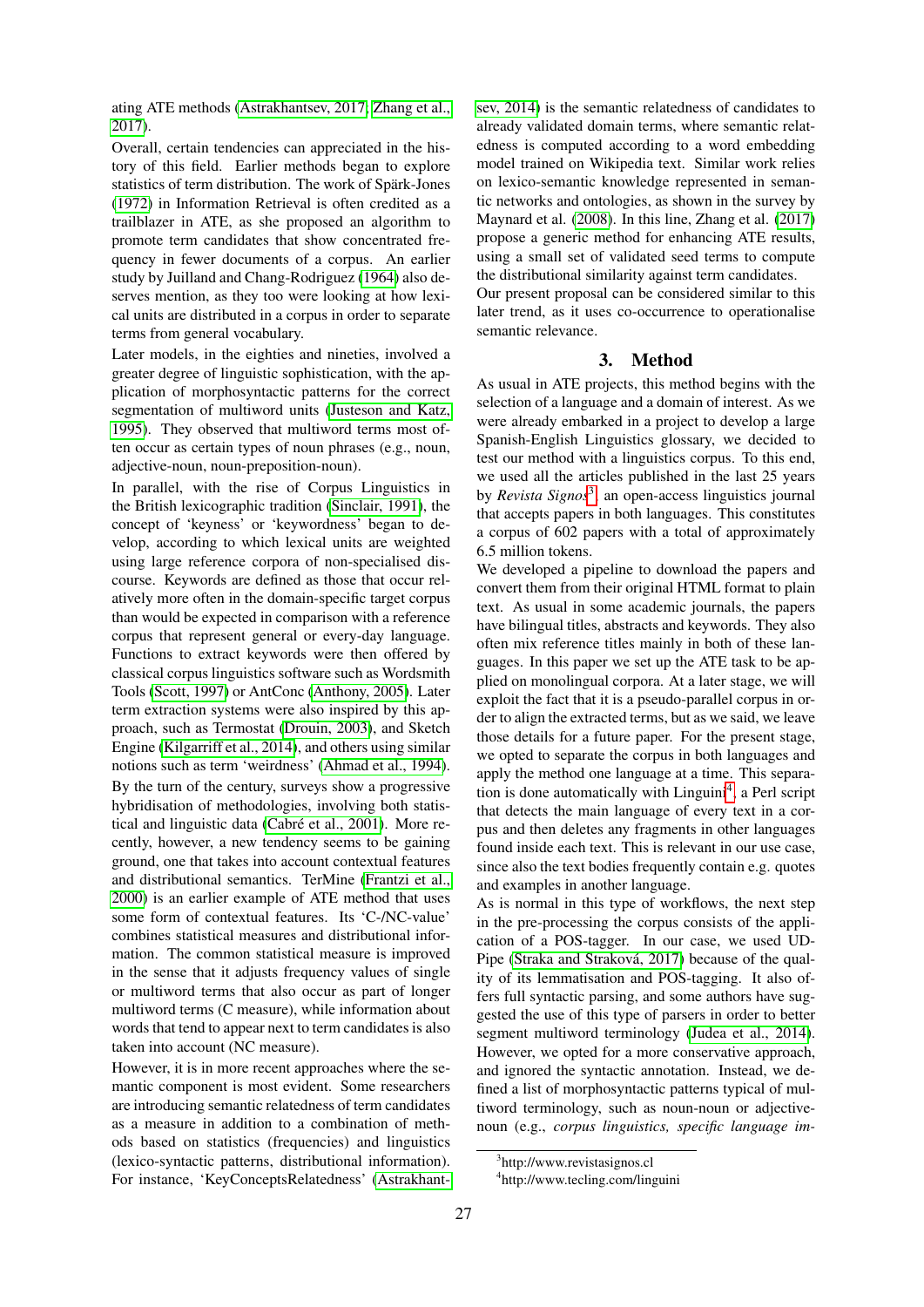*pairment*) or constructions with certain propositions (e.g., in Spanish, *lingüística de corpus*). This is undoubtedly an oversimplification of the problem because morphosyntactic patterns found in multiword terminology can be extremely diverse, and this will have to be addressed in future work.

The previous step results in a first unrefined list of term candidates. Next, the algorithm extracts the contexts of occurrence of each candidate in the specialised corpus. The intuition is that genuine terms of the domain will show a particular profile of co-occurrence, as indicative of how informative they are. This can be seen, for instance, in Figure [1,](#page-2-0) which depicts this type of analysis for the case of the term *second language acquisition*. In this case, we can see a characteristic shape of the co-occurrence frequency curve, showing that there is a limited number of vocabulary units that appear with a significant frequency in the same sentences. One can notice, among the most frequent co-occurring units, some words and parts of terms and proper names that are semantically related to the candidate (e.g. *learning, feedback, corrective*).



<span id="page-2-0"></span>Figure 1: Co-occurrence profile of candidate *second language acquisition* in the corpus.

In order to account for this phenomenon as a predictor of terminology, we developed a co-occurrence measure [\(1\)](#page-2-1) that will promote a candidate based on its cooccurrence frequency curve.

<span id="page-2-1"></span>
$$
I(x) = \frac{\log_2 \sum_{i=1}^{n} R_{x,i}}{\log_2 |m(x)|}
$$
 (1)

Here,  $x$  represents some term candidate;  $R_x$  is the set of co-occurring words;  $m(x)$  is the set of contexts of occurrence of  $x$  and  $R_{x,i}$  is the frequency of occurrence of a word in the  $i$ th position of the  $n$  most frequent words in those contexts. The parameter  $n$  is arbitrary, and we set it to 20 in our experiments. Larger values would imply longer processing times.

Another arbitrary parameter would be a threshold  $k$ , used by a binary function  $ATE(x)$  [\(2\)](#page-2-2) if one needs to accept or reject each candidate. Alternatively, one can rank all candidates in a list according to [\(1\)](#page-2-1).

<span id="page-2-2"></span>
$$
ATE(x) = \begin{cases} 1 & I(x) > k \\ 0 & \text{otherwise} \end{cases}
$$
 (2)

As a final note for the explanation of the methodology, we add that the sensitivity of the term detection can be amplified with the use of a pre-existent list of terminological units. If a user can provide a large list of terms as examples (ca. 2000), then the algorithm can calculate the intersection between such list and the vocabulary co-occurring with a candidate. Of course, this is then used to promote a candidate as a relevant term, but it can also be used to narrow down the selection according to the interest of the researcher, e.g. to extract term candidates for the enrichment of a vocabulary of the domain of Lexicography rather than Linguistics.

## 4. Results and Evaluation

After processing the corpus, the algorithm first obtained a list of approximately 46,000 different noun phrases with term-like morphosyntactic patterns, and then ranked them according to the co-occurrence measure. We only considered as a result the best 4,000 candidates of the list, and we conducted a manual evaluation of the first and the last 500 rank positions. The error rates obtained were 23% and 48%, respectively, with 84% inter-coder agreement.



<span id="page-2-3"></span>Figure 2: Contrast between method and baseline by the intersection of terms with Gold Standard.

Also, as a baseline we used Sketch Engine's term extraction function [\(Kilgarriff et al., 2014\)](#page-3-14), as it represents a classical approach based on reference corpora (cf. Section [2\)](#page-0-2). We submitted the same corpus,